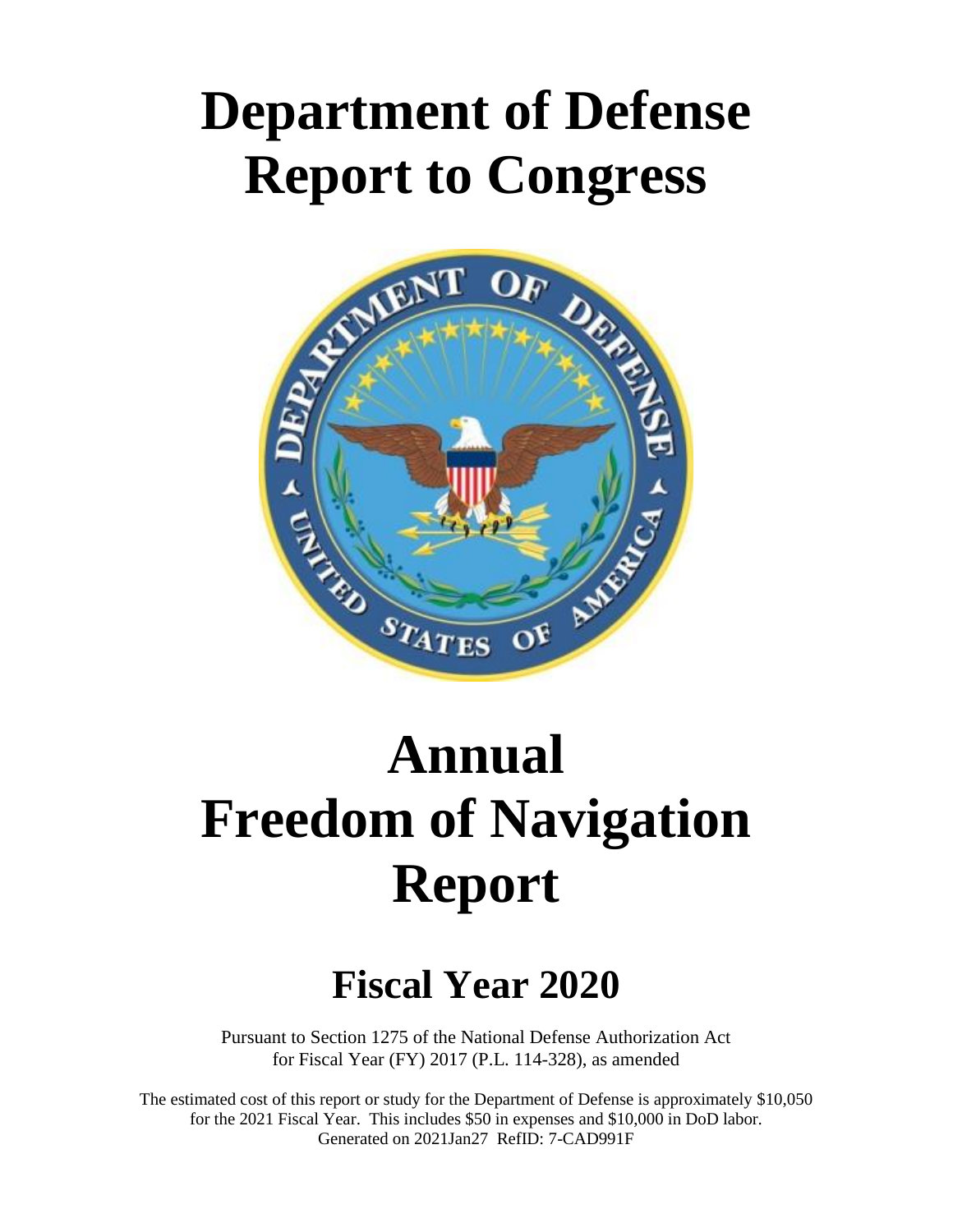#### **Preserving the Rules-Based International Order**

International law as reflected in the 1982 Law of the Sea Convention recognizes the rights and freedoms of all nations to engage in traditional uses of the sea. These rights and freedoms are deliberately balanced against coastal States' control over maritime activities. As a nation with both a vast coastline and a significant maritime presence, the United States is committed to preserving this legal balance as an essential part of the stable, rules-based international order.

Some countries do not share this commitment. Unlawful and sweeping maritime claims—or incoherent legal theories of maritime entitlement—that are inconsistent with international law pose a threat to the legal foundation of the rules-based international order. Consequently, the United States is committed to confronting this threat by challenging excessive maritime claims.

"Excessive maritime claims" are attempts by coastal States to restrict unlawfully the rights and freedoms of navigation and overflight and other lawful uses of the sea. These claims are made through laws, regulations, or other pronouncements that are inconsistent with international law as reflected in the Law of the Sea Convention. If left unchallenged, excessive maritime claims could permanently infringe upon the freedom of the seas enjoyed by all nations.

As long as some countries continue to assert limits on maritime rights and freedoms that exceed the coastal State authority reflected under international law, the United States will continue to challenge such unlawful claims. The United States will uphold the rights, freedoms, and lawful uses of the sea for the benefit of all nations—and will stand with like-minded partners doing the same.

#### **The U.S. Freedom of Navigation Program**

For more than 40 years, the U.S. Freedom of Navigation (FON) Program has continuously reaffirmed the United States' policy of exercising and asserting its navigation and overflight rights and freedoms around the world. These assertions communicate that the United States does not acquiesce to the excessive maritime claims of other nations, and thus prevents those claims from becoming accepted in international law.

Formally established in 1979, the FON Program consists of complementary diplomatic and operational efforts to safeguard lawful commerce and the global mobility of U.S. forces. The Department of State protests excessive maritime claims, advocating for adherence to international law, while the Department of Defense (DoD) exercises the United States' maritime rights and freedoms by conducting operational challenges against excessive maritime claims. In combination, these efforts help preserve for all States the legal balance of interests established in customary international law as reflected in the Law of the Sea Convention.

DoD's operational challenges are also known as "FON assertions," "FON operations," and "FONOPs." The comprehensive, regular, and routine execution of these operations supports the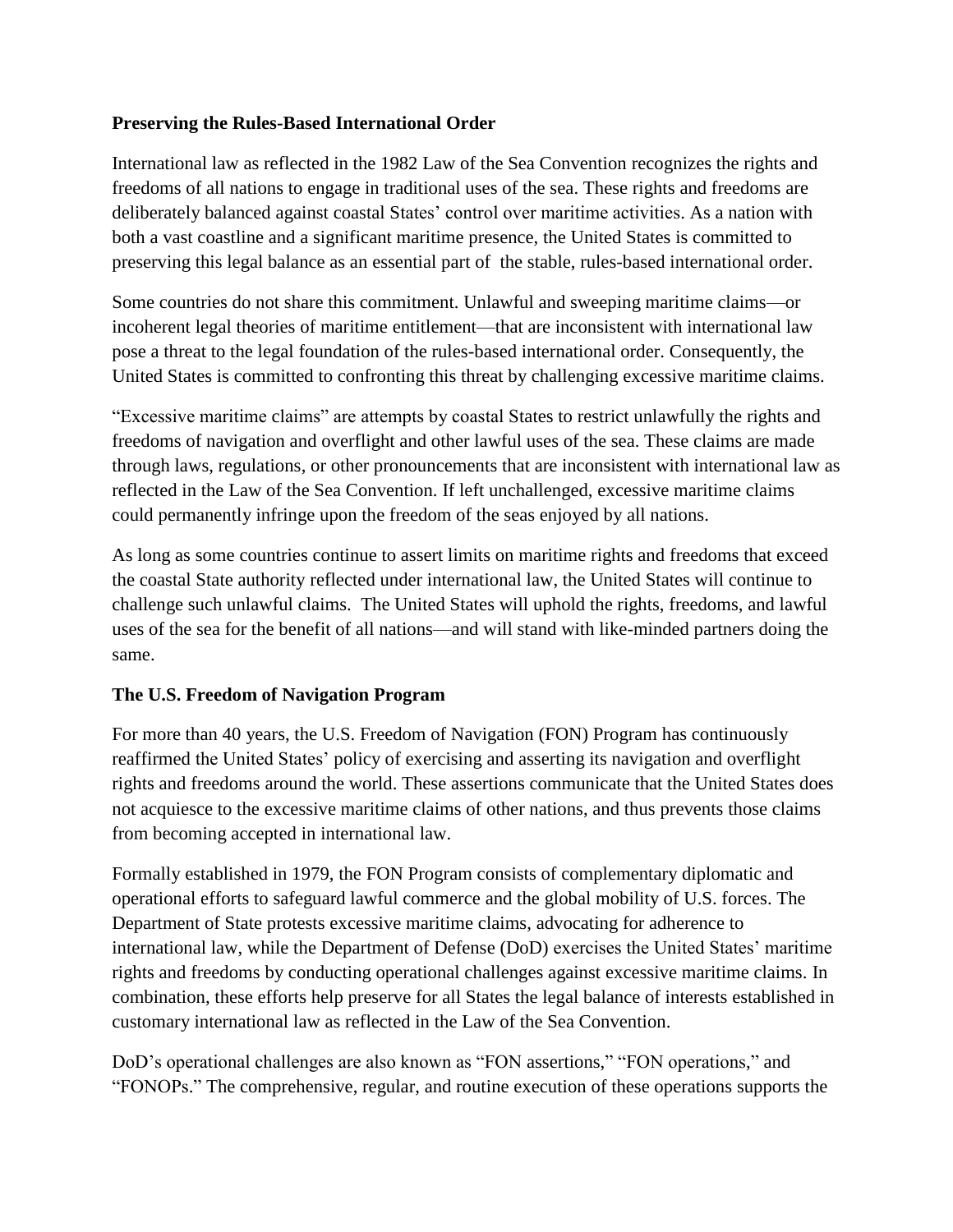longstanding U.S. national interest in freedom of the seas worldwide. Activities conducted by DoD under the FON Program are deliberately planned, legally reviewed, and professionally conducted. DoD's actions reinforce international law in an even-handed, principled manner without provoking armed conflict.

As this reports illustrates, FONOPs challenge a wide variety of excessive maritime claims made by allies, partners, and competitors. FONOPs are not focused on any particular claimant, and they are not executed in response to current events. Rather, their purpose is to reinforce international law peacefully and in a principled, unbiased manner.

In Fiscal Year 2020, a number of like-minded partners voiced strong public support for the Law of the Sea Convention as the legal framework within which all activities in the oceans and seas must be carried out. Moreover, many nations have commented favorably on the United States' peaceful vigilance of excessive maritime claims. The United States invites these and other nations to conduct their own freedom of navigation operations and to publicly—and peacefully—contest excessive maritime claims. The Department of Defense will continue supporting a growing chorus of nations upholding international law and the rules-based order that has proven essential to global security and the stability and prosperity of all nations.

#### **The Annual DoD FON Report**

Every year, DoD releases an unclassified report identifying the excessive maritime claims that U.S. forces operationally challenged over the last fiscal year.

Below is a summary of excessive maritime claims that DoD challenged during the period of October 1, 2019, through September 30, 2020, to preserve the rights, freedoms, and uses of the sea and airspace guaranteed to all nations by international law. In sum, the United States challenged the excessive maritime claims of 19 claimants. Many excessive claims were challenged multiple times. The report cites each claimants' specific laws, regulations, and other proclamations articulating the excessive maritime claims in brackets. To maintain the operational security of U.S. military forces, the DoD Annual FON Report includes only general geographic information on the location of operational challenges.

For the most up-to-date list of all excessive maritime claims made around the world, as well as the years U.S. forces operationally challenged those claims under the FON Program, see the DoD Maritime Claims Reference Manual (MCRM), available online at www.jag.navy.mil/organization/code\_10\_mcrm.htm. The MCRM tracks the maritime claims of 158 claimants around the world. Individual entries are updated on a continual basis and may not reflect all excessive maritime claims. Specific inquiries may be directed to the Office of the Under Secretary of Defense for Policy via DoD Public Affairs.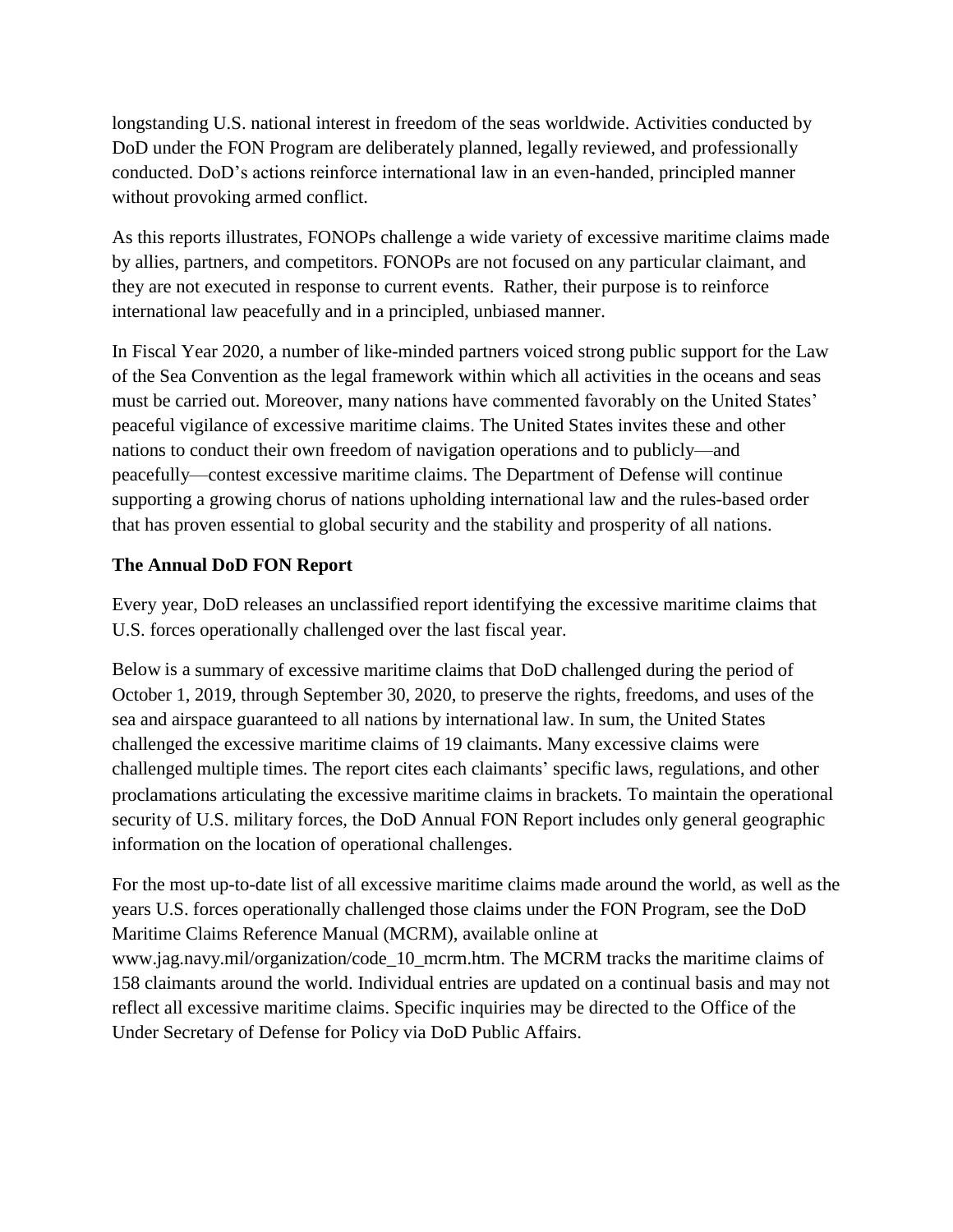| <b>Freedom of Navigation Operational Challenges</b><br><b>Fiscal Year 2020</b> |                                                                                                                                                                                                                                                                                                                                   |                                       |  |  |
|--------------------------------------------------------------------------------|-----------------------------------------------------------------------------------------------------------------------------------------------------------------------------------------------------------------------------------------------------------------------------------------------------------------------------------|---------------------------------------|--|--|
| <b>Claimant</b>                                                                | <b>Excessive Maritime Claim</b><br>An asterisk indicates multiple operational challenges to the excessive claim.                                                                                                                                                                                                                  | <b>Geographic Area</b><br>or Location |  |  |
| Algeria                                                                        | Requires foreign warships request permission at least 15<br>days prior to conducting innocent passage, except in cases<br>of force majeure. [Decree No. 72-194 of October 5, 1972<br>for the Peacetime Regulation of the Passage of Foreign<br>Warships through the Territorial Waters and of their Calls]                        | Mediterranean Sea                     |  |  |
| Argentina                                                                      | * Prior notification required before warships enter the<br>approaches to the Strait of Magellan. [Declaration upon<br>Ratification of the 1982 Law of the Sea Convention,<br>Dec. 1, 1995.]                                                                                                                                       | <b>Strait of Magellan</b>             |  |  |
| <b>Brazil</b>                                                                  | Prior consent required for military exercises or maneuvers,<br>in particular those involving the use of weapons or<br>explosives, in the exclusive economic zone. [Law No.]<br>8,617 of January 4, 1993, on the Territorial Sea, the<br>Contiguous Zone, the Exclusive Economic Zone and the<br>Continental Shelf.]               | South Atlantic<br>Ocean               |  |  |
| China                                                                          | * Straight baseline claims. [Declaration of the<br>Government of the People's Republic of China on the<br>Baselines of the Territorial Sea of the People's Republic<br>of China, May 15, 1996.]                                                                                                                                   | South China Sea                       |  |  |
|                                                                                | * Restrictions on foreign aircraft flying through an Air<br>Defense Identification Zone (ADIZ) without the intent to<br>enter national airspace. [Ministry of National Defense<br>Announcement, Nov. 23, 2013.]                                                                                                                   | East China Sea                        |  |  |
|                                                                                | * Criminalization of surveying and mapping activities by<br>foreign entities which do not obtain approval from or<br>cooperate with the People's Republic of China (PRC).<br>[Surveying and Mapping Law of the People's Republic of<br>China, Apr. 27, 2017.]                                                                     | South China Sea<br>and East China Sea |  |  |
|                                                                                | * Jurisdiction over all surveying and mapping activities<br>"in the territorial air, land, and waters, as well as other sea<br>areas under PRC jurisdiction," without distinction between<br>marine scientific research and military surveys.<br>[Surveying and Mapping Law of the People's Republic of<br>China, Apr. 27, 2017.] | South China Sea<br>and East China Sea |  |  |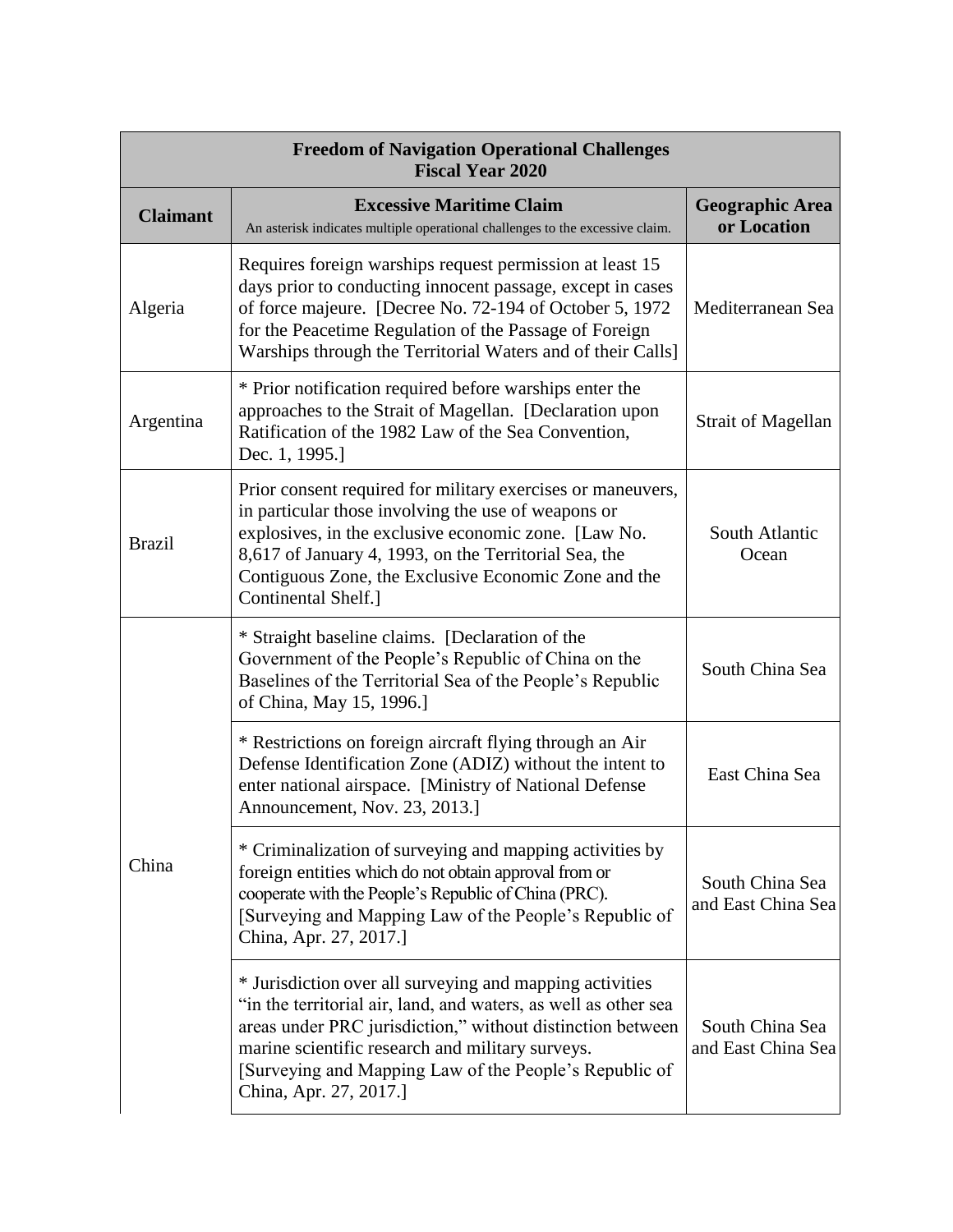|          | * Security jurisdiction over the contiguous zone. [Law on<br>the Territorial Sea and Contiguous Zone, Feb. 25, 1992.]                                                                                                                                             | South China Sea<br>and East China Sea |
|----------|-------------------------------------------------------------------------------------------------------------------------------------------------------------------------------------------------------------------------------------------------------------------|---------------------------------------|
|          | * Prior permission required for innocent passage of<br>foreign military ships through the territorial sea. [Law on<br>the Territorial Sea and Contiguous Zone, Feb. 25, 1992.]                                                                                    | South China Sea                       |
|          | * Territorial sea and airspace around features not so<br>entitled ( <i>i.e.</i> , low-tide elevations). [Actions and<br>statements implying such a claim.]                                                                                                        | South China Sea                       |
| Ecuador  | Express consent required for military exercises or<br>maneuvers of any type in the exclusive economic zone.<br>[Declaration upon Accession to the 1982 Law of the Sea<br>Convention, Sep. 24, 2012.]                                                              | South Pacific<br>Ocean                |
| Haiti    | Unpublished but inferred straight baseline claims.<br>[Decree No. 38 of 8 April 1977.]                                                                                                                                                                            | Gulf of Gonave                        |
| Iran     | * Restrictions on the right of transit passage through the<br><b>Strait of Hormuz to Parties of the United Nations</b><br>Convention on the Law of the Sea. [Declaration upon<br>Signature of the 1982 Law of the Sea Convention, Dec.<br>10, 1982.]              | <b>Strait of Hormuz</b>               |
|          | * Prohibition on foreign military activities and practices in<br>the exclusive economic zone. [Act on the Marine Areas of<br>the Islamic Republic of Iran in the Persian Gulf and the<br>Oman Sea, article 16, Apr. 20, 1993.]                                    | Persian Gulf                          |
| Japan    | Straight baseline claims. [Enforcement Order of the Law<br>on the Territorial Sea and the Contiguous Zone (Cabinet<br>Order No. 210 of 1977, as amended by Cabinet Order No.<br>383 of 1993, Cabinet Order No. 206 of 1996 and Cabinet<br>Order No. 434 of 2001). | Tsushima Strait                       |
| Malaysia | Prior authorization of passage required before nuclear-<br>powered vessels enter the territorial sea. [Declaration<br>upon Ratification of the 1982 Law of the Sea Convention,<br>Oct. 14, 1996.]                                                                 | <b>Strait of Malacca</b>              |
|          | * Prior consent required for military exercises or<br>maneuvers in the exclusive economic zone. [Declaration<br>upon Ratification of the 1982 Law of the Sea Convention,<br>Oct. 14, 1996.]                                                                       | South China Sea                       |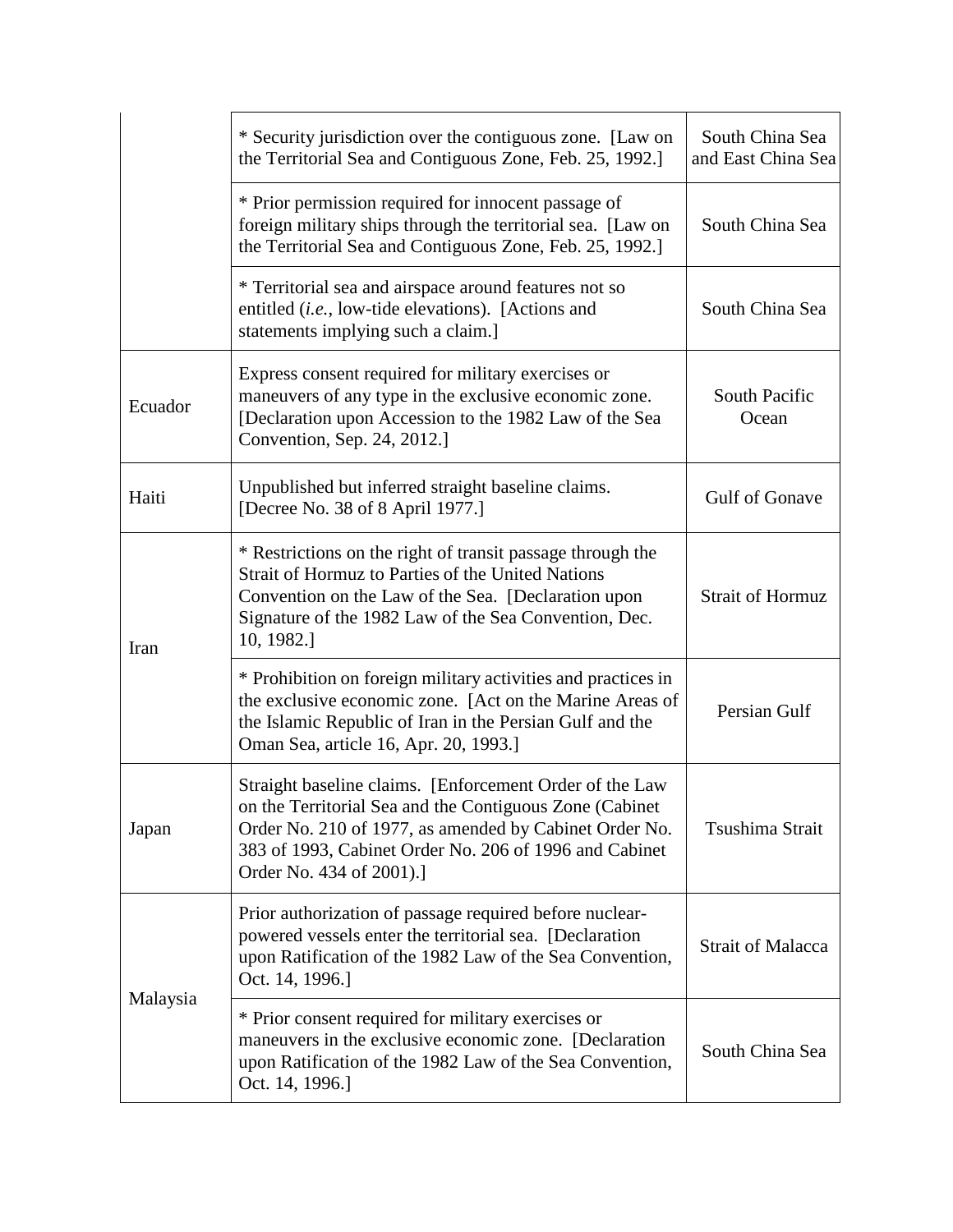| Maldives             | * Prior authorization required for all foreign vessels to<br>enter the exclusive economic zone. [Maritime Zones of<br>Maldives Act No. 6/96.]                                                                                                                                              | <b>Indian Ocean</b>    |
|----------------------|--------------------------------------------------------------------------------------------------------------------------------------------------------------------------------------------------------------------------------------------------------------------------------------------|------------------------|
| Nicaragua            | Straight baseline claims. [Presidential Decree 17-2018,<br>Decree of Reform to Decree No. 33-2013, "Baselines of<br>the Maritime Spaces of the Republic of Nicaragua in the<br>Caribbean Sea," 10 October 2018.]                                                                           | Caribbean Sea          |
| Pakistan             | * Prior consent required for military exercises or<br>maneuvers in the exclusive economic zone. [Declaration]<br>upon Ratification of the 1982 Law of the Sea Convention,<br>Feb. 26, 1997.]                                                                                               | North Arabian Sea      |
| Republic of<br>Korea | Straight baseline claims. [Territorial Sea and Contiguous<br>Zone Act, Law No. 3037, promulgated on 31 December<br>1977, as amended by Law No. 14607, promulgated on 21<br>March 2017.]                                                                                                    | <b>Yellow Sea</b>      |
| Samoa                | Prior authorization required for vessels carrying<br>radioactive wastes or other inherently dangerous, noxious<br>or hazardous wastes, or substances harmful to the<br>environment, through the territorial sea. [Maritime Zones<br>Act 1999, No. 18, Aug. 25, 1999.]                      | South Pacific<br>Ocean |
| Taiwan               | * Prior notification required for foreign military or<br>government vessels to enter the territorial sea. [Law on<br>the Territorial Sea and the Contiguous Zone, article 7, Jan.<br>21, 1998.]                                                                                            | South China Sea        |
| Uruguay              | Prior authorization required for foreign military exercises<br>or any other military activities, particularly those<br>involving the use of arms, explosives or other aggressive<br>or polluting means, in the exclusive economic zone. [Act<br>17.033 of 20 November 1998.]               | <b>Atlantic Ocean</b>  |
| Vietnam              | * Prior notification required for foreign warships to enter<br>the territorial sea. [Law of the Sea of Vietnam, Law No.<br>18/2012/QH13, article 12, June 21, 2012.]                                                                                                                       | South China Sea        |
|                      | * Prior permission required for military operations in the<br>exclusive economic zone and Flight Identification Region<br>(FIR). [Actions and statements implying such claims.]                                                                                                            | Caribbean Sea          |
| Venezuela            | Attempted enforcement of a security zone beyond the<br>lawful limit of the territorial sea. [Actions and statements<br>implying such a claim, contrary to the repeal of article 3 of<br>the Territorial Sea, Continental Shelf, Fisheries Protection<br>and Airspace Act of 27 July 1956.] | Caribbean Sea          |